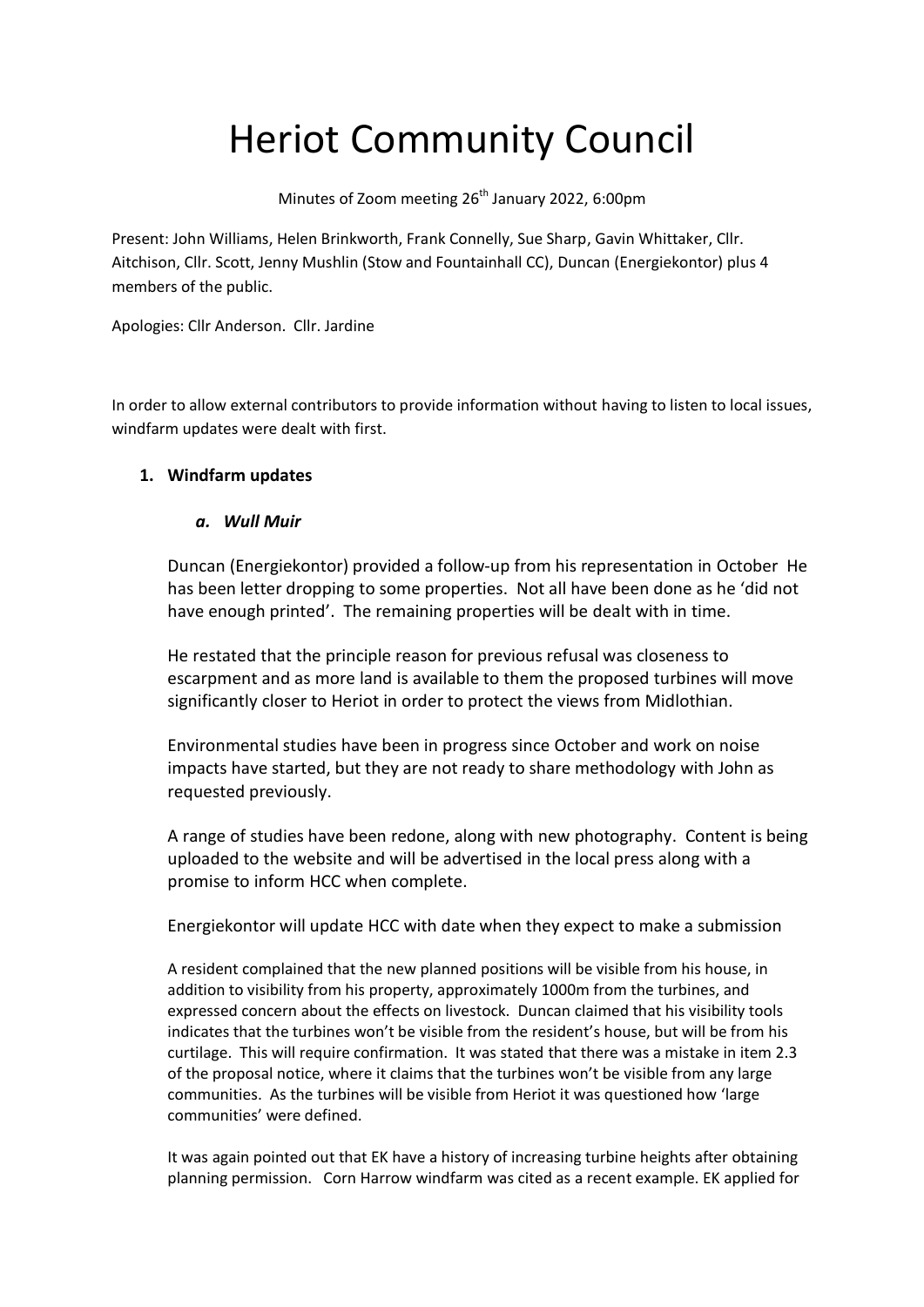135m and have increased the heights to 180m on appeal. Duncan claimed that all occasions of similar changes took place in Dumfries and Galloway, and that costs went up and the sizes had to increase to compensate. He gave a partial assurance that increasing the height was "*not our intent*". It was contested that Duncan had claimed that the project was at the edge of viability at the October meeting and that, should planning permission be granted for a development with, for example, one fewer turbine, that would require EK to increase the turbine heights to compensate. Duncan claimed that he had said in October that the project was not a significant one to EK.

Visibility concerns were further expressed from Borthwick Hall area residents, along with impacts on visibility from upland areas. There were serious concerns that a small community can be severely impacted by a large wind farm. The Carcant windfarm has effectively closed off some areas to horse riders because of safety concerns around horse reactions to the turbines. This proposal would increase the area that is effectively closed off to horse riders along a core path.

The impact on trees was questioned, but Duncan claimed that there would be no requirement for large scale felling.

Access to the site would be via Carcant or access from A7 near Falahill.

Compared to the previous project in the same area, residential and amenity views are far more from significantly impacted in the Heriot area, particularly Nettlingflat.

A question was raised from a resident about compensation for loss of value of property. Duncan claimed a lack of any clear link on property values, but the resident claimed evidence supports impacts on house prices.

#### *Greystone Knowe*

A request for the date for statutory submissions to the end of July was submitted to ECU from SBC. Responses from CCs would be required by February.

Jenny Mushlin (Stow and Fountainhall CC) reported on impacts from the proposed development on the area. These include:

- Noise higher than 35dB.
- Visual impacts on Fountainhall, Crookston, Nettlingflat, among others. But there would be no visibility in School area.
- No assessment of the impacts on Fountainhall had been carried out.
- There would be significant impacts on farm properties, including private properties adjacent to the development.
- Roads access was a significant concern from Foutainhall. A large turning circle had been proposed at Fountainhall and at Brockhouse to accommodate the very long HGVs required for the turbines. The response from Coriolis was reported to have been extremely poor and unhelpful.
- Old stage road would be used for access, but no road maps had been provided by Coriolis, who stated that they would not provide details until after permission is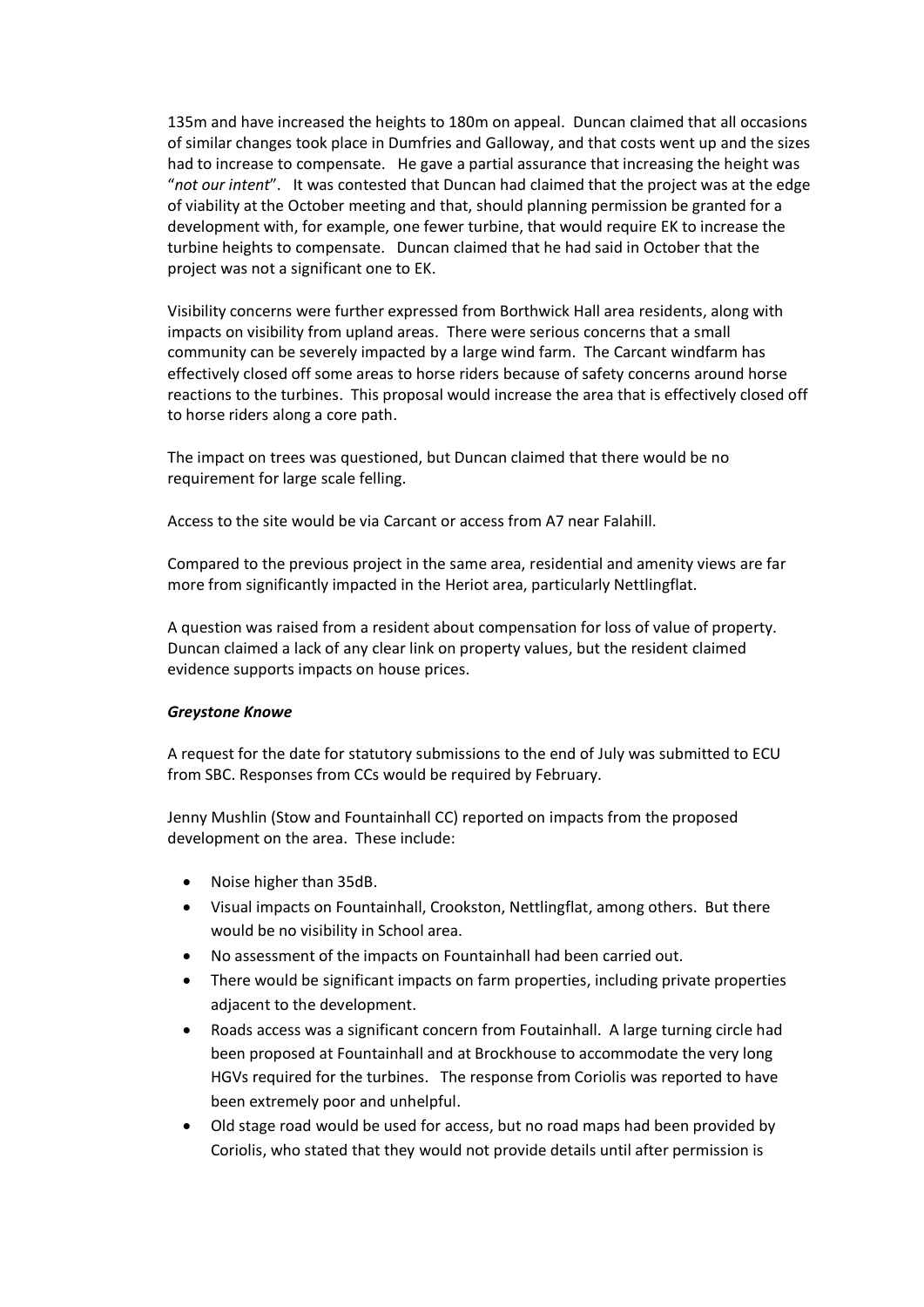granted. Any road changes would almost certainlu requires long road closures with significant diversions and impacts on pedestrians.

- Stow and Fountainhall CC had complained of an almost total lack of communication or consultation from Coriolis.
- The size and scale of the proposal is leading to industrialisation of the rural landscape
- Scottish government targets have an impact via onshore windfarm targets
- $\bullet$

Heriot CC cannot actively support one side or the other prior to a planning application. Greystone Knowe, however, is vulnerable to a number of objections that can be identified. If people wish to coordinate objections, they are welcome to do that.

Even by the Scottish Governmentes own targets, there is no requirement for more wind turbines as there is sufficient capacity in the system with existing and consented windfarms. Concerns were expressed that imposing views of the turbines from the A7 could distract drivers, particularly on winding roads. It was agreed that the impact on Fountainhall is atrocious.

A joint response with Stow and Fountainhall CC to Greystone Knowe was agreed.

#### *Sue Sharp left the meeting at 7:00pm, Jenny Mushlin left the meeting at 7:10pm*

- 2. Previous minutes agreed
	- a. A meeting with police about quad bike thefts had been proposed, and Sue was checking with farmers to see if there is interest.
	- b. Storm Arwen Scottish Power saying that lessons will be learnt.
	- c. Harry Scott following up with SBC on A7 and Thefts.
	- d. Christmas tree there had been minor positive response, but it was felt that it may be time to review its position in future.
- 3. Police report nothing relevant to Heriot.
- 4. Reports from councillors
	- a. Cllr Aitchison reported that a proposed meeting with Network Rail and John Lamont was cancelled at last minute by NR.
	- b. New hedges on the B709, raised at the last meeting, were to be cut back by SBC.
	- c. Drainage at church complicated but being dealt with.
	- d. Cllr Scott requested that, if anyone's electricity was cut off for more than 48 hours following the storms, and had not heard from power company they should contact him.
	- e. A7 accidents at telephone exchange were claimed to be 'not excessive' in relation to the number of vehicles using the road, although they are excessive in relation to other parts of the same road.
- 5. John had prepared a letter responding to the Scottish government windfarm policy. The text needed some minor adjustment, but it was agreed that it should be recirculated via email with amendments before being agreed and submitted.